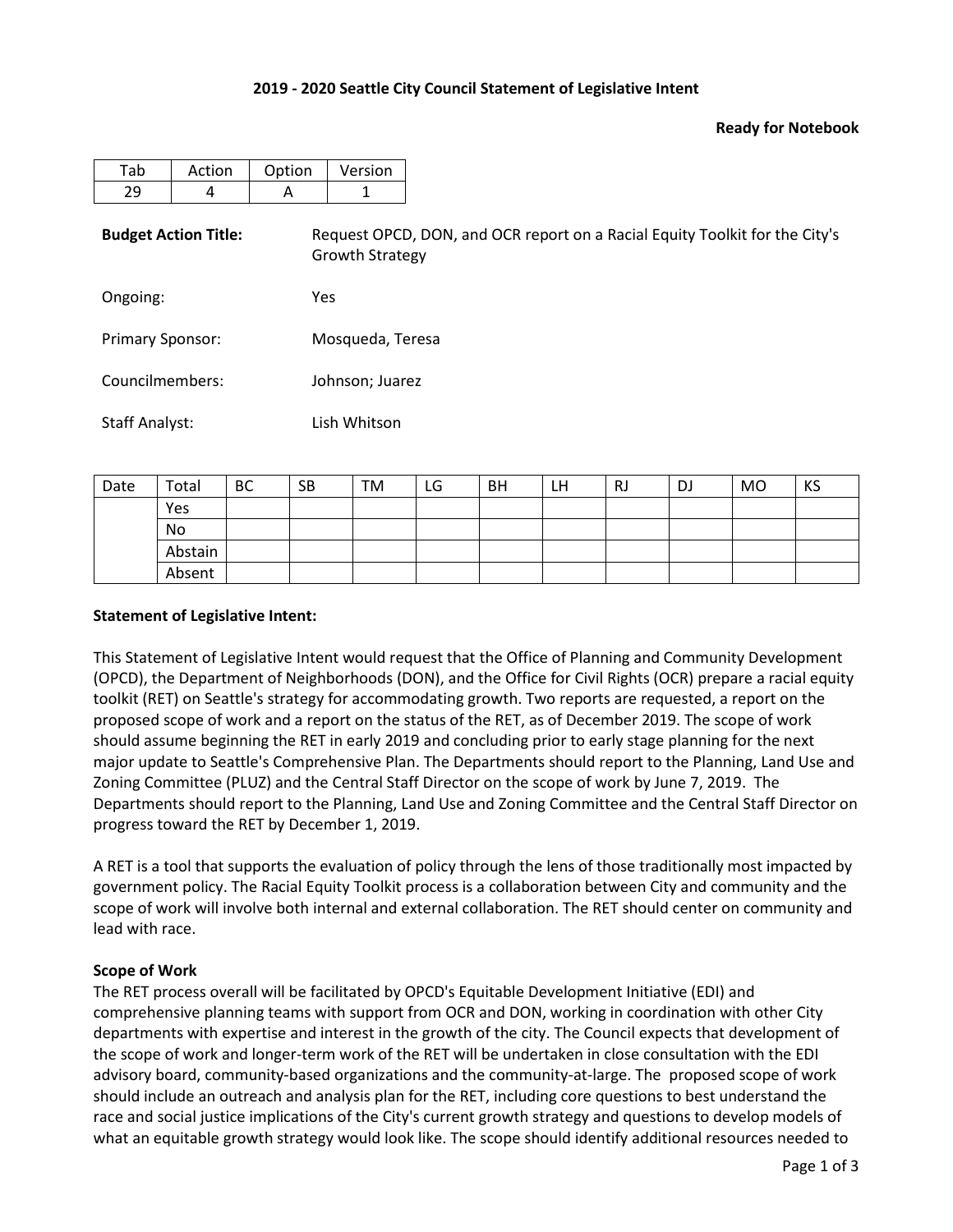complete the RET and to prepare public-facing materials that distill the findings of the RET into material that is easily digestible by the public and has been translated in languages used by communities being targeted for engagement. By June 7, 2019, the departments should send their scope of work to the City Council.

## **Department Responsibilities**

Policy Analysis and Reporting. OPCD comprehensive planning and EDI teams will be responsible for leading in the identification of key policy questions, conducting data and policy analysis, and reporting. OPCD will work in partnership with RET community engagement efforts to elevate racial equity outcomes in the scope and all aspects of the project. This work will be undertaken in close partnership and involvement with OCR, DON, representatives from the City Council and other City departments.

The RET process will guide policy-making through the life of the next major update to the City's Comprehensive Plan. OPCD, working with DON, OCR and other City departments with subject matter expertise, will take the lead on policy. OPCD should use data collection and quantitative research as a baseline for further analysis of the distribution of the benefits and burdens of growth among Seattle residents of different races and ethnicities, including impacts of demographic shifts in Seattle and impacts on communities at heightened risk of displacement and/or that have seen historical disinvestment and/or institutional processes that have led to a historical lack of equitable access to community assets. This should include previous analysis done through other relevant RET processes and planning efforts.

Project Advisors. OPCD, in partnership with OCR and DON, will be responsible for engaging with the Mayor's Office and City Council. The OPCD EDI team will lead, in partnership with DON and OCR, in undertaking engagement with the EDI advisory group, representatives of community-based organizations who are working on issues of equity, and City departments.

Focused Community Engagement. DON, working with the EDI team, will be responsible for leading community engagement, including working with community liaisons, throughout the RET process. The outreach will make a special effort to engage communities currently at heightened risk of displacement, and/or that have seen historical displacement or disinvestment compared to other Seattle communities. The scope will include community engagement criteria and goals for all phases of work.

# **Policy Questions**

Issues to consider as part of the RET include, but are not limited to:

- Potential impacts of growth and development on displacement risk;
- Relationship of the urban village strategy to housing supply, including affordability, homeownership, and diversity of housing types to meet current and future needs;
- Access to opportunity through targeted place-based investments and expanded housing choices citywide;
- Benefits and impacts to small local businesses and community cultural assets;
- Distribution of City capital facilities investments and programs inside and outside centers and villages;
- Relationship between existing and planned city infrastructure and equity;
- Equity and accessibility of neighborhoods both inside and outside urban centers and villages;
- Potential impacts on the ability to meet needs equitably outside of existing centers and villages; and